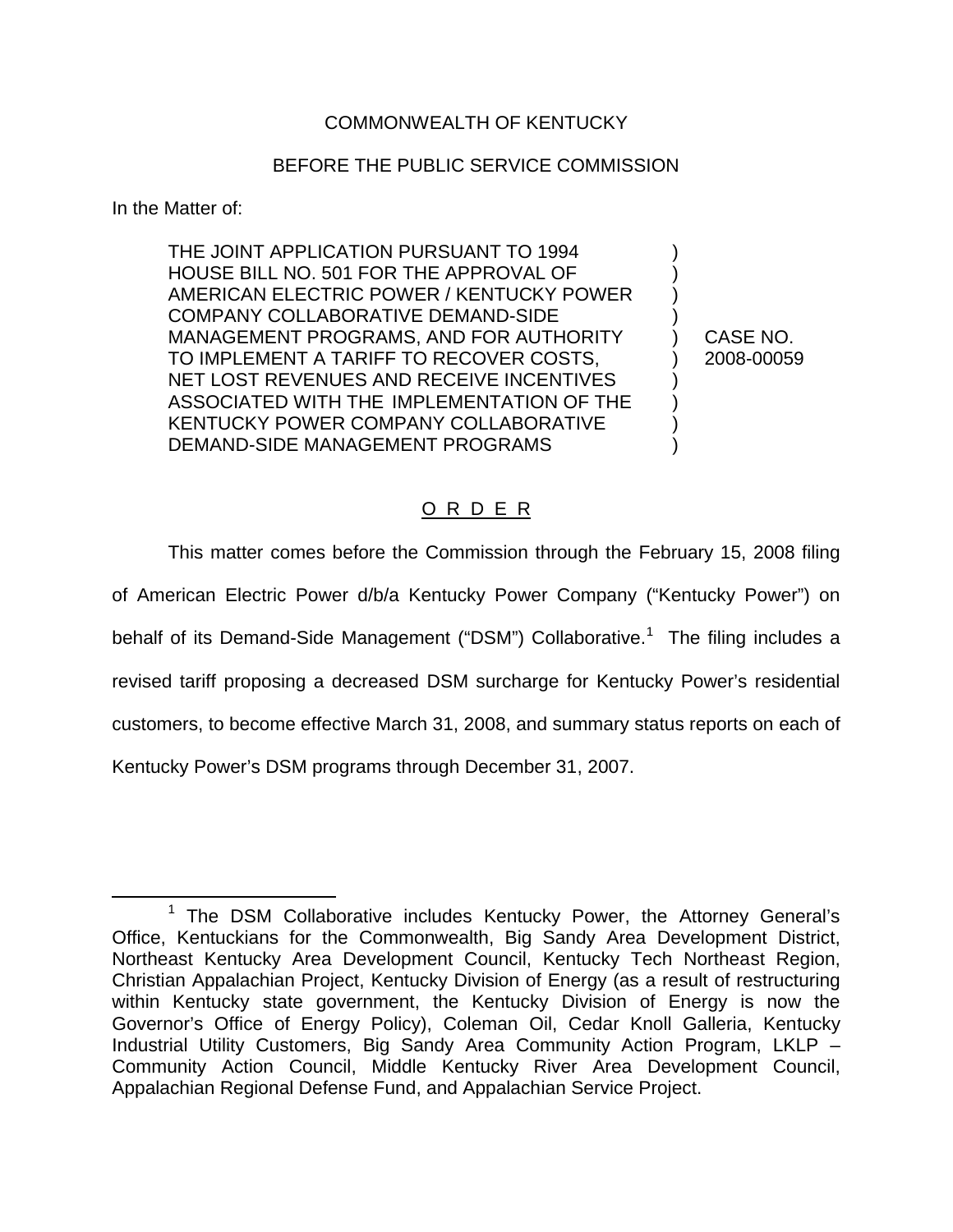The revised DSM tariff includes a decrease in the DSM surcharge factor for residential customers from \$.000637 per kWh to \$.000218 per kWh.<sup>2</sup> The revised DSM surcharge factor was calculated using the methodology proposed by Kentucky Power and approved by the Commission in previous Kentucky Power DSM cases.

The summary status reports describe year-to-date and program-to-date costs, as well as demand and energy savings attributed to each program through December 31, 2007. The filing also includes cost projections for the existing DSM programs agreed upon by the DSM Collaborative for calendar year 2008.

## **SUMMARY**

Based on the evidence of record and being otherwise sufficiently advised, the Commission finds that:

1. Kentucky Power has kept the Commission informed of the progress and status of its DSM programs by timely filing summary status reports on these programs.

2. Kentucky Power's revised residential DSM surcharge factor is reasonable as it reflects the ongoing level of DSM program costs and the true-up of prior-period DSM costs and revenues.

<sup>&</sup>lt;sup>2</sup> Kentucky Power's DSM surcharge for commercial customers was discontinued on November 21, 2005 as approved by the Commission in Case No. 2005-00333, Joint Application Pursuant to 1994 House Bill No. 501 for Approval of American Electric Power/Kentucky Power Company Collaborative Demand-Side Management Programs and for Authority to Implement a Tariff to Recover Costs, Net Revenues and Receive Incentives Associated with the Implementation of the Kentucky Power Company Collaborative Demand-side Management Programs.